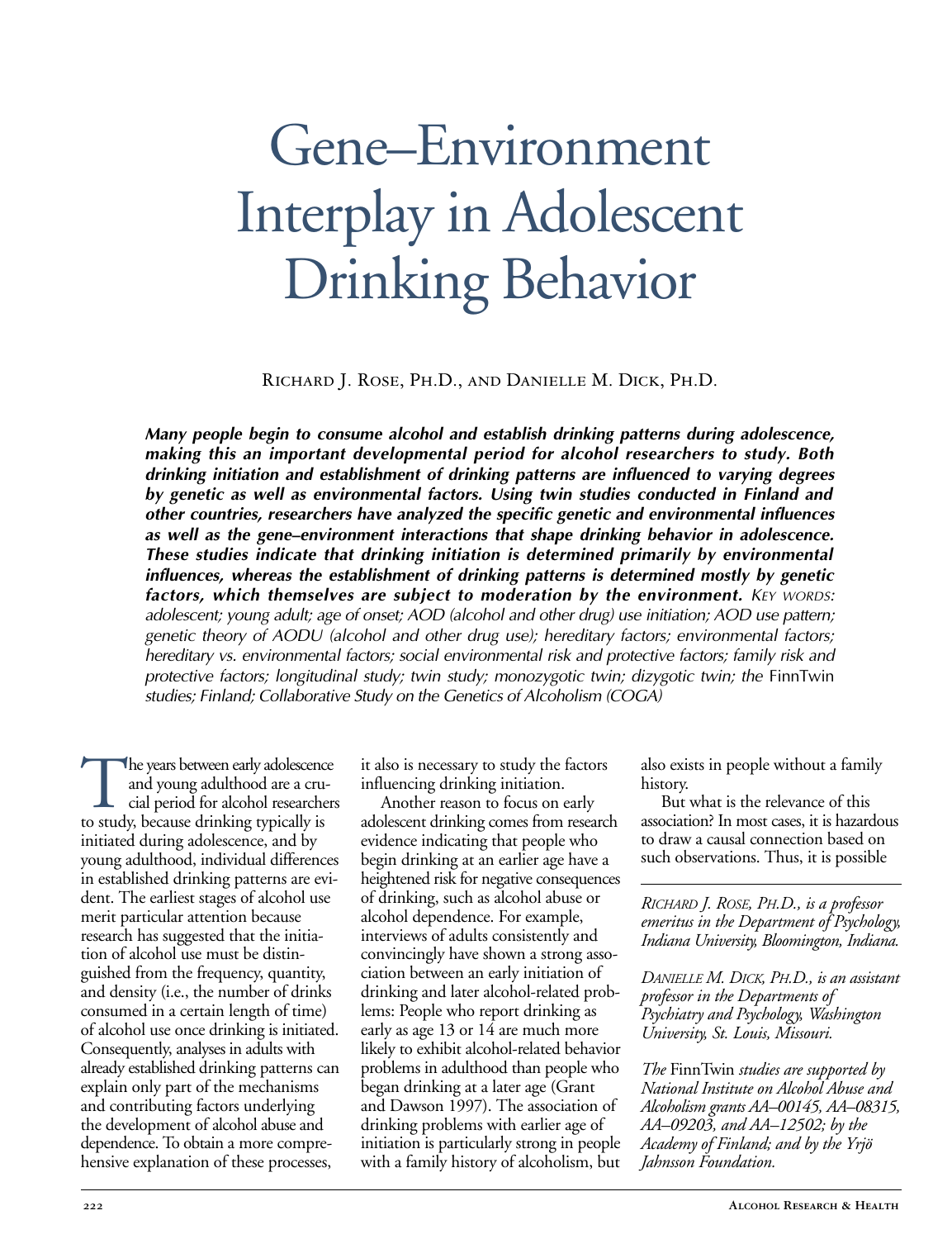that drinking initiation at an earlier age is causally related to greater vulnerability to alcohol's cumulative effects. Alternatively, early onset of drinking and a greater likelihood of later problems may simply be correlated—that is, they are independent signs or symptoms of people who are at elevated risk of alcohol dependence. In the latter case, prevention efforts designed to promote delays in age of drinking initiation would do little to reduce the prevalence of adult alcoholism—an issue that is important to resolve. One approach to doing this is to conduct longitudinal studies that follow, over several years, genetically informative samples, such as samples of twins who differ in their age at onset of drinking.

This article reviews recent findings from two ongoing longitudinal twin studies conducted in Finland that elucidate the contributions of genetic and environmental influences to initiation of drinking and later trajectories of alcohol use and abuse. Data from these population-based *FinnTwin* studies help investigators address questions about factors contributing to various stages of alcohol use. The resulting research has underscored the importance of the concept of dynamic gene–environment interactions.

#### **The General Role of Genetic and Environmental Factors in Alcohol-Related Behavior**

Both genetic and environmental factors contribute to the different stages in a person's drinking history. The factors that influence individual differences in whether, and at what age, drinking is initiated are different in kind from the factors that influence individual variations in patterns of drinking, once the acute subjective effects of alcohol ingestion are experienced. Moreover, it is clear from numerous studies that although genetic factors have some influence on drinking behavior, the effects of genetic differences between people can be enhanced or reduced by variations in the environments in

which the people live—that is, there are gene–environment interactions.

A person's susceptibility to developing alcohol dependence and other alcoholrelated problems manifests as an unfolding developmental process that involves both genetic and environmental factors and is continuously modulated by gene– environment interplay. This concept of a complex developmental process is supported by fundamental findings in recent behavior-genetic research that have profoundly altered the earlier view that people are passive players who mechanically mirror their environmental experience. Instead, recent research findings indicate the existence of extensive gene–environment correlations, whereby people are active agents who help create the experiences to which they are exposed, selectively seek environments to match their specific dispositions, and modify their environments through their actions. In short, new research suggests that constant gene-byenvironment interplay is involved in the development of alcoholism risk over time.

To understand the factors affecting the development of alcoholism, it is essential to appreciate this continuing interaction of genetic and environmental influences (e.g., how a child's behavioral dispositions interact with that child's household environment). Similarly, it is important to acknowledge that the household environment does not stand alone, but is "nested" within neighborhoods, schools, communities, and cultures. Accordingly, the ways in which a child expresses his or her internal dispositions are modulated by the adult models, parenting practices, peer interactions, access to alcohol, and school and neighborhood environments to which the child is exposed. All of these factors either enhance or reduce the risk for alcoholism that results from the child's genetic makeup.

# **The** *FINNTWIN* **Studies**

Longitudinal studies using genetically informative samples enable researchers to assess the magnitude of genetic and environmental influences and their

interplay across development for a variety of behaviors. Therefore, these research designs also are particularly useful in understanding the development of drinking behaviors. The most widely used design is a longitudinal/ developmental study of child or adolescent twins and their parents. Several research groups in the United States and other countries are engaged in developmental behavior-genetic research of this kind, and many of these groups explore risk factors for alcoholism as part of their research aims. This article focuses on two longitudinal studies of young Finnish twins and their parents known as the *FinnTwin* studies.

Finland is particularly suitable for conducting longitudinal twin studies because of the availability of comprehensive birth records, the ease of locating twins as they grow up, and the high level of compliance of organizations and individuals with research requests.

To acquire a large sample of twins that is representative of the entire population, it is almost imperative that investigators have access to a comprehensive birth registry for the region or country under investigation. However, many countries, including the United States, do not have such registries. Some researchers in the United States have attempted to obtain comprehensive data sets by identifying all twin students enrolled in a large public school system or by systematically accessing birth records within a State and then searching for the current addresses of the twins so identified.

In the Nordic countries, in contrast, the entire population is enrolled at birth into a centralized population registry. In Finland, every newborn citizen is given a unique personal identification number that includes the person's date of birth and a link to the biological mother. Accordingly, researchers who have approval to access the registry can identify all people born on the same day to the same mother, thereby identifying the nation's entire population of twins and other multiples. Moreover, Finnish law requires all citizens to report all residential moves in a timely manner, which means that families of twins can be readily located and,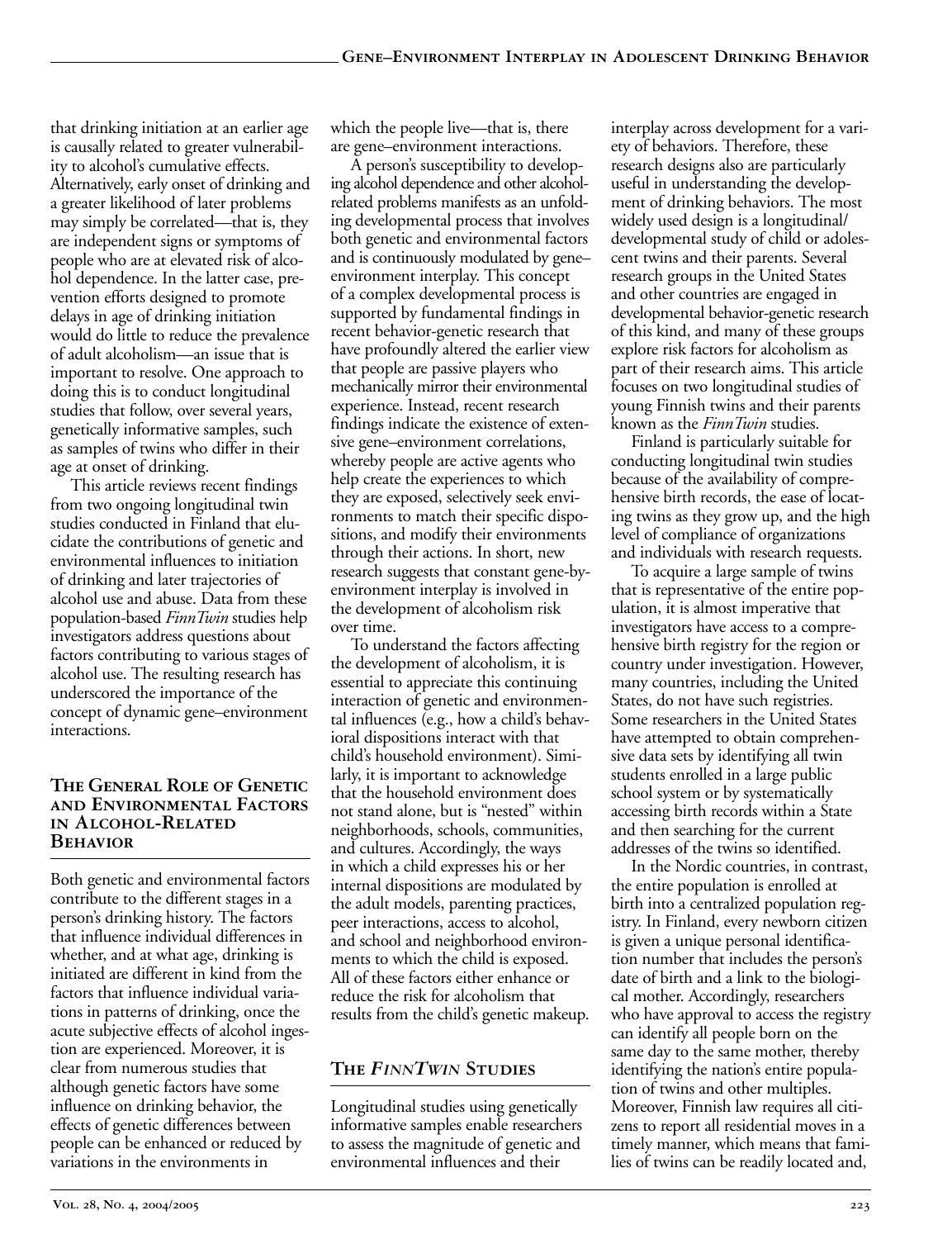in principle, followed up without loss. Finally, for cultural and historic reasons, compliance with requests for research participation is unusually high in the Nordic countries. This high compliance rate and the requirement to report residential moves make it possible to conduct followup assessments with large numbers of subjects, which otherwise presents a particular challenge when researching drinking behavior and its consequences (Kaprio et al. 2002).

## *Design of the* **FinnTwin** *Studies*

The two *FinnTwin* studies differ in the age groups they study and in their followup intervals. One study, *Finn-Twin16–25*, includes all twins born in five consecutive birth cohorts, 1975 through 1979, who were enrolled in the study when they reached age 16. Systematic followup surveys of these twins were completed at ages 17 and 18.5 and at one point when the twins were between ages 22 and 25. The second study, *FinnTwin12–17,* identified all twins in the five consecutive birth cohorts 1983 through 1987 who were enrolled at age 11 or 12, with followup assessments at ages 14 and 17.

Each *FinnTwin* study includes about 2,500 pairs of twins, with equal proportions of brother–sister, brother–brother, and sister–sister twin pairs. Among the same-sex pairs, about half are identical, or monozygotic (MZ) twins and half are fraternal, or dizygotic (DZ) twins. MZ twins develop when a single egg is fertilized by a single sperm, and the resulting embryo divides shortly after fertilization to produce two individuals who share all their genes. DZ twins, in contrast, develop when two egg cells are independently fertilized by separate sperm at about the same time (or in close temporal proximity), resulting in the development of two individuals who, like ordinary siblings, share, on average, half of their genes.

The fundamental approach in twin study research is to compare the extent to which MZ twins resemble each other in relation to a specific trait or behavior with the resemblance between DZ twins for the same trait or behavior. In MZ twins, the genetic influences on that

trait or behavior are identical because the co-twins share all their genes. In DZ twins, however, the genetic influences can differ because the co-twins share only about 50 percent of their genes. With respect to environmental influences, there should be no substantial differences between MZ and DZ twins because, in childhood and adolescence, all or nearly all twin pairs live with one another and with the same biological parent or parents. Therefore, both MZ and DZ twins will share equally important aspects of their household experience, peers, neighborhood, school, and other environmental factors that may enhance or reduce the risk for early alcohol use and abuse.

Based on these premises regarding genetic and environmental influences, the following expectations can be articulated:

- If genetic factors are primarily important in the development of a measured trait or behavior, MZ co-twins will resemble one another about twice as much as do DZ co-twins.
- If genetic factors are of only modest importance and shared environmental influences are predominant, the two kinds of twins will show comparable resemblance for the trait or behavior studied, because both share the environmental influences relevant to that outcome.

The following sections summarize some of the findings of the *FinnTwin* studies regarding the contributions of various genetic and environmental factors to a variety of drinking-related behaviors. In general, the results from the *FinnTwin* studies have been consistent with ongoing research with adolescent twins in other European countries as well as in the United States.

#### **The Initiation of Alcohol Use**

Twin studies consistently have demonstrated that initiation of alcohol use is largely influenced by environmental rather than genetic factors (Hopfer et al. 2003), a conclusion that is supported by the results from *FinnTwin12–17,* which addressed this issue. Nearly twothirds (64 percent) of the twins in this study reported never having used alcohol at age 14, whereas 36 percent reported that they had begun drinking alcohol at this age. Comparisons of the MZ and DZ twin pairs in the study determined that the environmental factors shared by co-twins played the largest role in influencing abstinence/ drinking at age 14. These factors which included the familial environment and the nonfamilial environments of peers, schools, and neighborhoods accounted for 76 percent of the variation in drinking initiation in both boys and girls (Rose et al. 2001*b*).

One relevant question in this context is whether the same factors influence drinking initiation in 14-year-old boys and girls. Although the *magnitude* of importance of environmental factors is the same in boys and girls, it is possible that *different* environmental factors may be acting in each gender. Twin studies allow researchers to estimate the extent to which the same or different environmental factors influence boys and girls. In the *FinnTwin12–17* study, 77 percent of the environmental factors that contribute to the twin siblings' similarity in age of drinking initiation are the same for adolescent males and females (i.e., the correlation between environmental factors was estimated at 0.77). Thus, although many environmental influences impacting drinking initiation are the same for girls and boys, some unidentified environmental influences are specific to each gender.

Although the *FinnTwin* data provided little evidence of genetic effects on drinking initiation by age 14, some gender differences were apparent in that respect as well. Genetic effects were found to have a modest influence on girls (accounting for 18 percent of the variance in girls' drinking at age 14) but no influence on boys' drinking at the same age. Perhaps this difference reflects the fact that girls are more developmentally mature at age 14 than boys. By this age, most girls already have undergone significant pubertal development, whereas most boys are just beginning to experience pubertal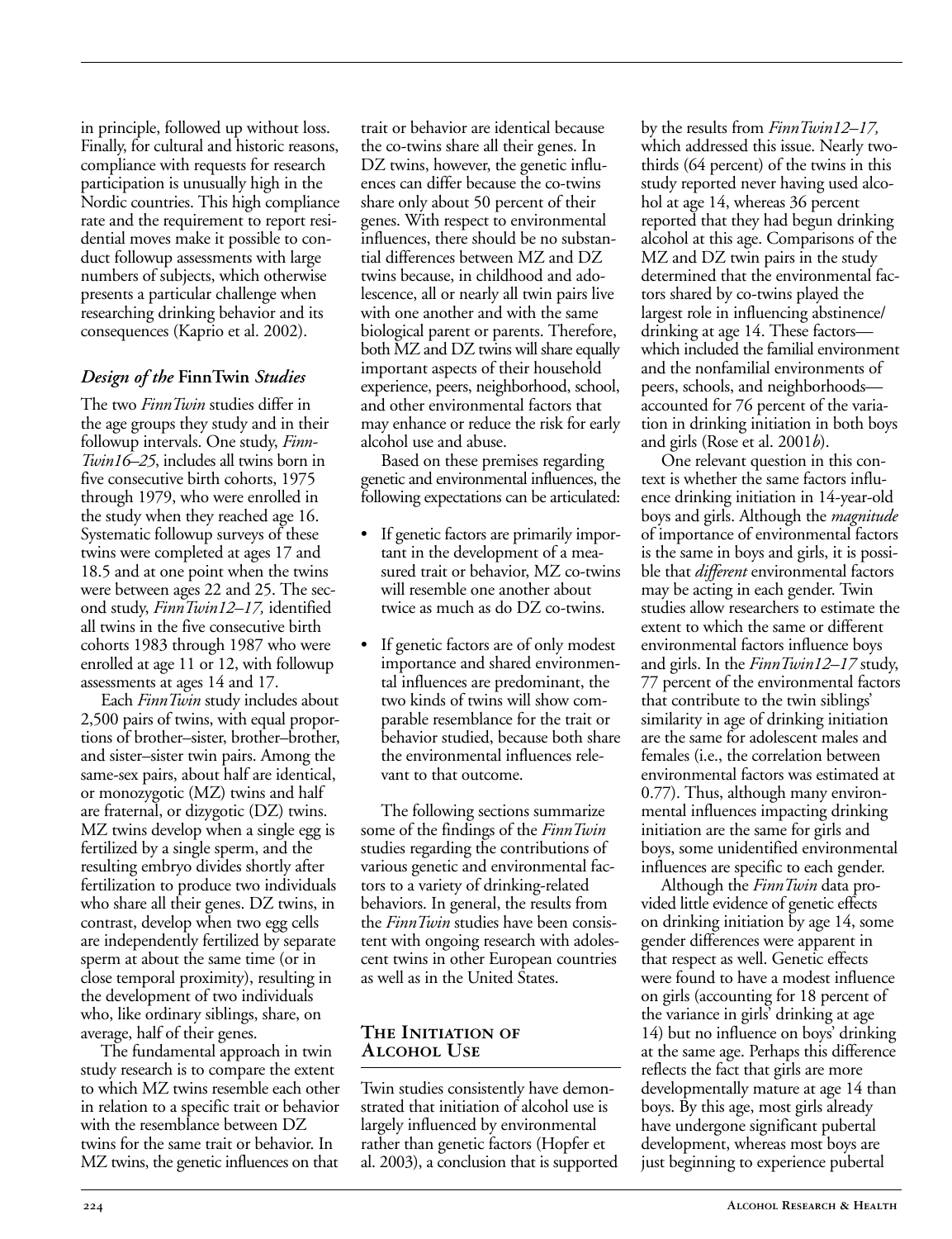changes. Girls' more advanced maturation may foster associations with older friends and peers that offer greater access to alcohol, thereby creating opportunities for girls to express drinking-related genetic predispositions at an earlier age.

## **Symptoms of Alcohol Dependence at Age 14**

It is uncommon for 14-year-olds to exhibit symptoms of alcohol dependence, and at this age such symptoms are not attributable to genetic effects. To explore the issue of alcohol dependence at this early age in more detail, researchers administered a structured face-to-face interview to a sample of more than 1,800 twins from the *FinnTwin 12–17* study. Only 12.4 percent of the 14-year-old twins in this sample reported any symptoms of alcohol dependence, and only 1 percent met the criteria for a diagnosis of alcohol dependence. Moreover, more girls than boys reported alcohol dependence symptoms or met diagnostic criteria; this gender difference may be attributable to the fact that, at this age, girls are more likely than boys to be drinking.

For comparison, the investigators also determined the frequency of symptoms of conduct disorder (CD) in the same sample of twins. This analysis yielded several results that differed sharply from those obtained regarding alcohol dependence symptoms (Rose et al. 2004):

- Symptoms of CD were common among the adolescent twins: 44 percent of the sample reported one or more symptoms of CD, and 12 percent met diagnostic criteria for the condition.
- CD symptoms were more common among boys, who accounted for 65 percent of all twins diagnosed with CD.
- Genetic factors played a much different role in CD than in alcohol dependence. Whereas genetic factors had a negligible influence on alcohol dependence, they had a substantial influence on symptoms of CD.

Despite these differences, the two sets of symptoms are significantly correlated (0.50), meaning that the CD symptoms were more common among twins with a diagnosis of alcohol dependence and, similarly, the symptoms of alcohol dependence were more common among twins diagnosed with CD. However, because the twin data produced no evidence that genetic factors contribute to alcohol dependence symptoms at this age, the association of alcohol symptoms with CD symptoms must be attributed entirely to environmental factors that influence both conditions (Rose et al. 2004). One inference from these results is that CD is an early manifestation of a genetic predisposition that later contributes to the development of alcohol-related problems and alcohol dependence. Therefore, efforts to identify adolescents at risk for developing alcoholism and to create opportunities for targeted interventions should focus on identifying adolescents exhibiting symptoms of CD. Other research designs, such as studies of adopted children and their biological and adoptive families, also may yield important information on the genetic relationship between CD and alcohol dependence.

#### **IDENTIFYING SPECIFIC Environmental Influences on Drinking**

The environmental factors shared by siblings, and assessed in twin studies such as *FinnTwin*, include not only household environmental characteristics (such as family structure and status, parenting practices, and home atmosphere) but also environmental influences exerted through schools, neighborhoods, and communities. For some behaviors and at some ages, the nonfamilial experiences that children share with their peers at school and in their neighborhoods may be more salient than the household influences they share with their families in their homes. Drinking in early adolescence may be one such behavior. To evaluate this hypothesis, researchers can assess the contribution of nonfamilial environments to children's behavior by comparing the

resemblance of unrelated classmates of twin siblings to one another and to their classmate twins.

The *FinnTwin12–17* study undertook such an approach (Rose et al. 2003). For this analysis, researchers linked each twin with a classmate control subject of the same gender who had the same year of birth, lived in the same neighborhood, and attended the same school and classroom as the twin.

As discussed earlier, behavioral resemblance of co-twins results from their shared genetic makeup and from the household experiences they share with each other and with their parents, as well as experiences they share with peers outside the home. In contrast, any behavioral resemblance between the twins and their classmates (who are genetic strangers and share no household experiences with the twins being studied) must result entirely from experiences shared in school and neighborhood. Accordingly, this research approach provides a direct estimate of the role of environmental influences associated with schools and neighborhoods.

In the *FinnTwin12–17* study, behavior of the twins and the classmate control subjects was assessed when the children were 11 or 12 years old by means of a questionnaire administered during school hours under research supervision. The questionnaire included three drinking-related items illustrating nonfamilial environmental effects:

- "Have you ever drunk alcohol?"
- "Have you ever seen any of your friends drunk?"
- "Have you ever drunk alcohol with your friends without adults around?"

The prevalence of affirmative answers to these questions differed widely, as would be expected among children at this age. For example, more than twothirds of the boys and more than half of the girls admitted to having had a drink of alcohol—which is not uncommon in Finnish family culture, where children may have a drink at holiday time and with parental knowledge. In contrast, only 18 percent of boys and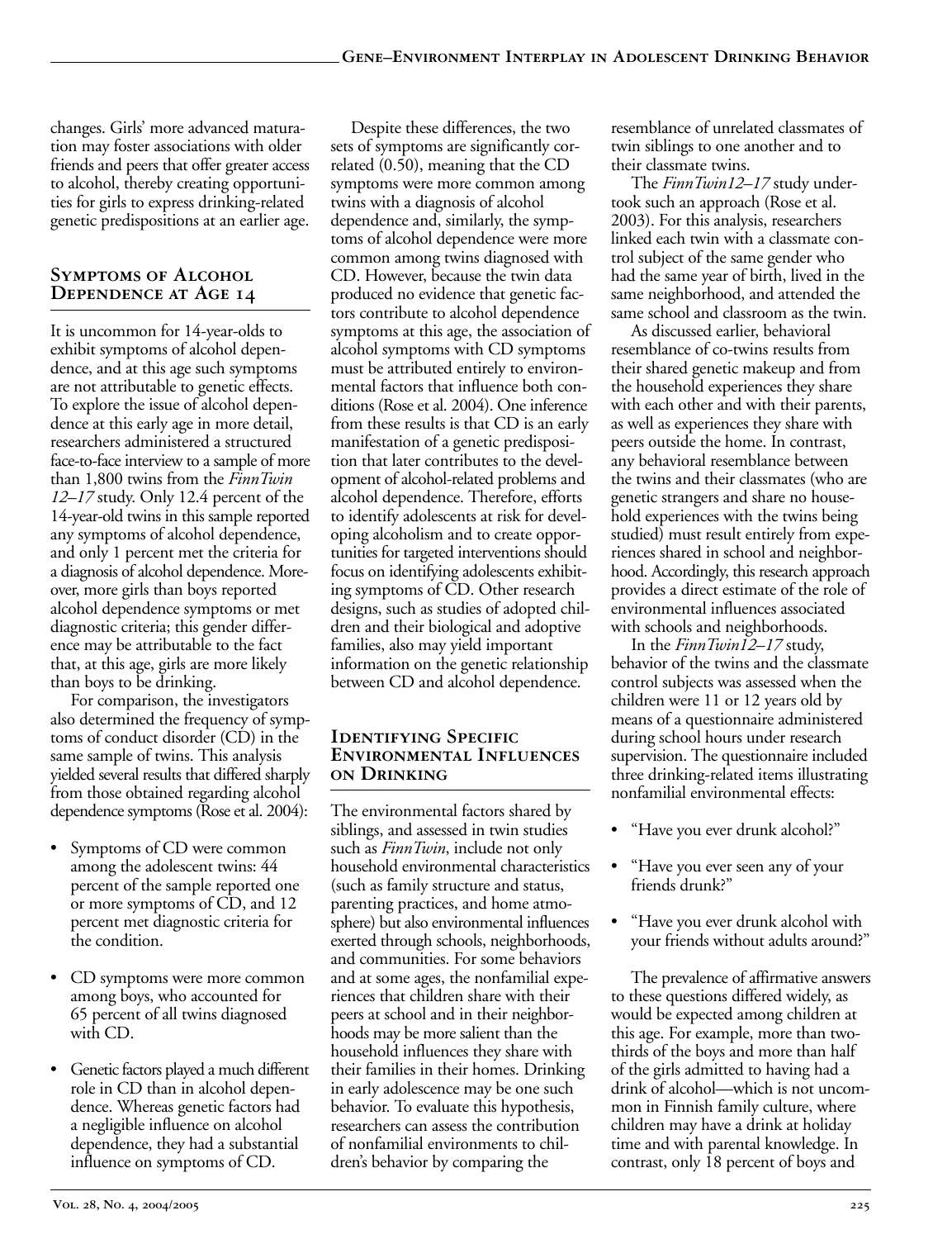11 percent of girls reported having seen friends drunk, and only 7 percent of the boys and girls reported ever having drunk alcohol with their friends without adults around.

The investigators determined the relative influences of genetic and specific environmental factors on these three variables based on the relative similarities of MZ and DZ twins and their classmate control subjects (see figure 1). They found that genetic effects accounted for only 8 percent of the individual differences in whether the children had begun to use alcohol, but they accounted for 30 percent of the variance in alcohol use without adult supervision (Rose et al. 2003). Conversely, familial effects were very influential in initiation of use, accounting for nearly 40 percent of the variance. They had little influence, however, on whether these children had ever seen any of their friends drunk, which was more closely linked to genetic influences and the effects of the child's personal experiences (i.e., experiences not shared with the twin sibling). Finally, experiences shared with school classmates contributed significantly to each of these alcohol-related experiences.

Thus, this expanded twin–classmate control design has identified important influences on drinking behavior that originate both within and outside the family environment. These findings document the varying influences of a person's genetic dispositions on different aspects of drinking behavior in early adolescence.

#### **Drinking Patterns Across Adolescence**

The relative contributions of genetic and environmental factors to the drinking behavior of young people change during adolescence. As previously described, familial and environmental influences predominate in their impact on initiation of drinking behavior. When people move from early experimental alcohol use to more established patterns of use, however, the importance of individual genetic predispositions increases greatly, and the importance of common environmental factors decreases accordingly. Findings from the *FinnTwin 16–25* study illustrate this process.

One component of *FinnTwin16–25* was an assessment of the twins at ages 16, 17, and 18.5. Over this 30-month period of followup, the number of abstinent participants decreased dramatically, from about 25

percent of twins at age 16 to only about 10 percent of twins at age 18.5. Conversely, the proportion of twins who reported drinking at least twice monthly more than doubled over the 30-month period, and at age 18.5 more than 60 percent of twin boys and girls drank that often (Rose et al. 2001*a*).



1,262 twins) and a matched, same-sex classroom control subject for

SOURCE: Rose et al. 2003.

each twin.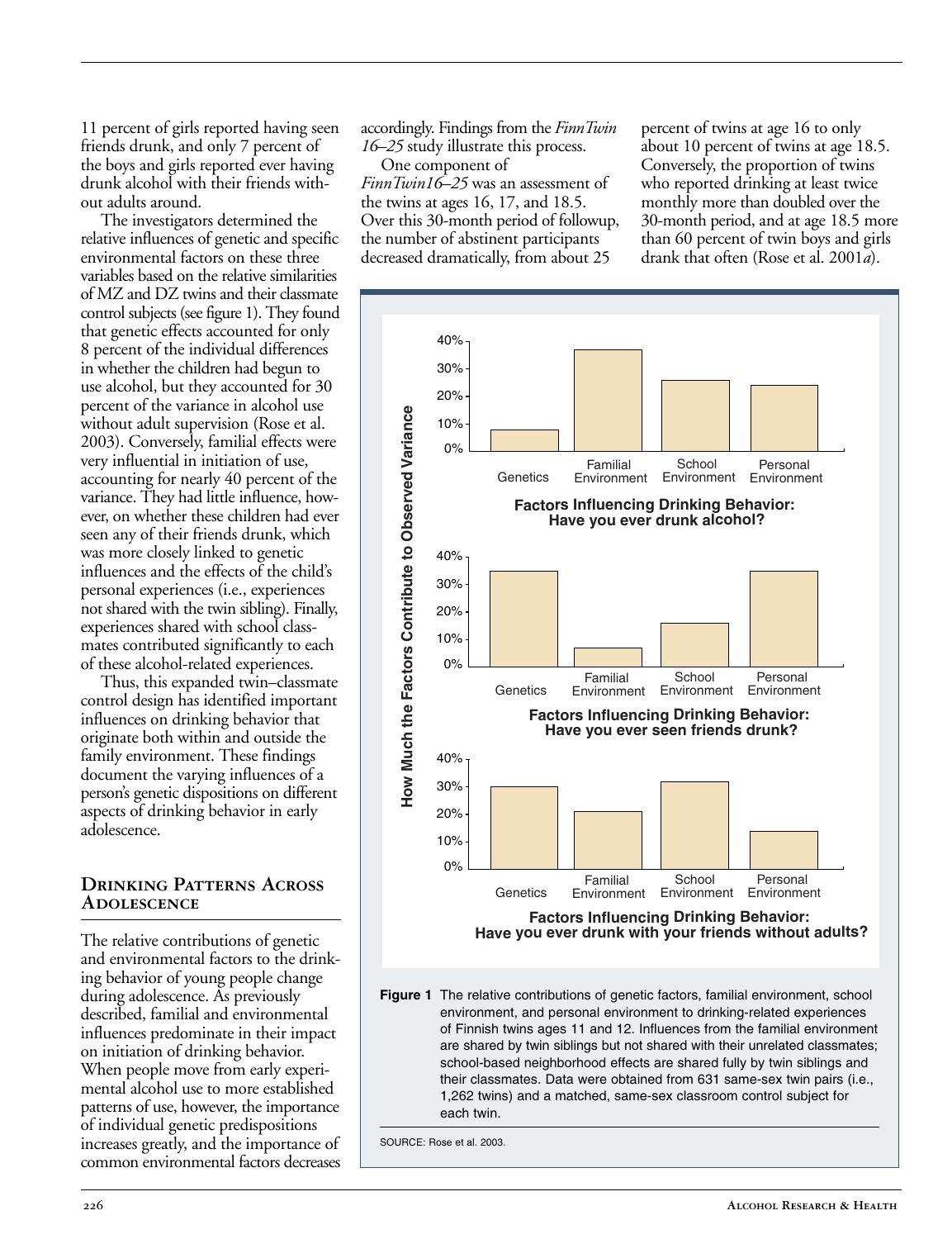Interestingly, the influence of genetic factors also increased across this age range. Genetic factors accounted for only 33 percent of the variation in drinking frequency at age 16, but 50 percent of the variation by age 18 (Rose et al. 2001*a*). At the same time, common environmental factors became less important, accounting for 37 percent of the variance at age 16, but only 14 percent by age 18 (see figure 2). This shift in the relative influence of environmental factors is even more dramatic when one includes the data on drinking initiation from 14-year-old twins in the *FinnTwin12–17* study. Taken together, these findings indicate that familial and community factors appear to have their greatest impact on adolescents' decisions to initiate alcohol use and on their early experimental drinking; as drinking patterns develop, differentiate, and stabilize across adolescence, however, genetic influences on drinking patterns become increasingly important.

#### **Gene–Environment Interaction**

Although the contribution of genetic influences to alcohol use increases during adolescence, environmental factors do not become irrelevant but play an important role in moderating the influence of genetic predispositions. For example, findings from the *FinnTwin* studies demonstrated that urban or rural residency has a significant impact on the relative contributions of genetic and other environmental factors which affect adolescent drinking. Genetic influences on drinking frequency were much stronger among twins living in urban settings, where they accounted for 34 percent of the variance in drinking at age 16, than among twins residing in rural Finland, where they accounted for 18 percent of the variance in drinking (Rose et al. 2001*a*). Conversely, common environmental effects accounted for more than 50 percent of the varia-



**Figure 2** The changing influence of genetic and common environmental factors on drinking behavior during adolescence. Data for age 14 illustrate influences on initiation of drinking and were taken from the FinnTwin12-17 study. Data for all other ages illustrate influences on drinking frequency and were taken from the FinnTwin16-25 study. Genetic influences at age 14 are significant only for girls; boys show no evidence of genetic influences on drinking initiation at this age.

SOURCE: Rose et al. 2001 a.b.

tion in drinking patterns among rural youth, but for only one-third of the variance in youth living in urban settings. This finding has been replicated recently in a twin study conducted in Minnesota (Legrand et al. 2003).

Subsequent analyses have attempted to identify the processes underlying this phenomenon. What characteristics of urban settings allow for greater expression of genetic effects? Why do environmental influences exert a larger influence in rural settings? To explore these questions, researchers have expanded the classic twin model to incorporate more continuous measures of the environment and examine a series of socioregional variables that they hypothesized to be more closely related to the interaction effect (Dick et al. 2001).

Finland offers an opportunity to explore such questions because the country is divided into municipalities local government units that levy taxes and assume responsibility for education, health care, and social services. For these municipalities, whether in the metropolitan Helsinki area or in sparsely populated areas of Finnish Lapland and the Åland Islands, a wealth of sociodemographic information is available that may be relevant to risk for adolescent drinking.

To study the influence of communitylevel factors on adolescent drinking outcomes, Dick and colleagues (2001) linked this sociodemographic information to each twin pair's residency code. By doing so, the investigators were able to identify characteristics of the communities in which each twin pair lived that could be related to risk. The specific sociodemographic variables assessed to characterize the urban/rural interaction effect included the following:

- Percentage of young adults, ages 20–24, in a municipality.
- Neighborhood instability, as indicated by the percentage of migration into and out of a given region.
- Per capita expenditure on alcohol in each region, relative to the mean amount spent in the entire country.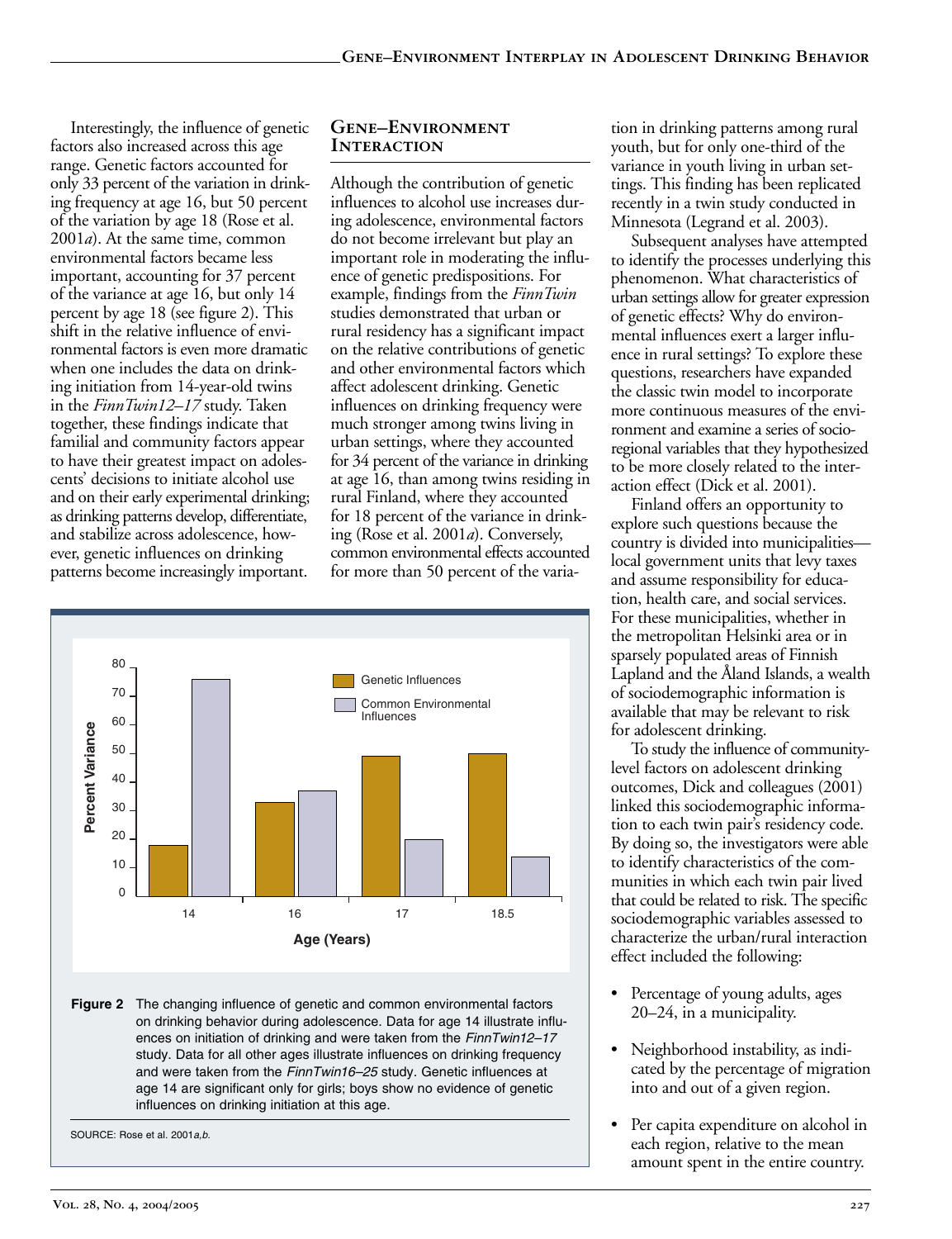The researchers found that each of these variables had dramatic effects on the genetic and environmental influences on drinking behavior, with a more than fivefold difference in the magnitude of genetic effects between environmental extremes. Thus, communities characterized by more young adult role models, greater social mobility, and higher alcohol sales allowed for increased expression of genetic dispositions that contribute to individual differences in adolescent drinking. On the other hand, communities with more social stability created an environment in which common environmental effects, within families and within communities, assumed greater importance.

Analyses of other twin data sets also have demonstrated the importance of environmental factors in moderating genetic and environmental influences on drinking patterns. In Australian twin data, marital status moderated the importance of genetic effects on alcohol consumption in women (Heath et al. 1989)—that is, living in a marriagelike relationship reduced the impact of genetic influences on drinking. In this study, genetic factors accounted for only half as much variance in drinking among married women (31 percent) as among unmarried women (60 percent) (Heath et al. 1989).

In another study, on the effect of religiosity on alcohol use among women, genetic factors played a significant role in women who had not had a religious upbringing, dwarfing the influence of shared environment. By contrast, there was no evidence of genetic influence in women with a religious upbringing, but shared environment had a substantial impact (Koopmans et al. 1999).

Lastly, researchers recently have begun to explore the potential moderating role of parenting factors on adolescent alcohol use. Preliminary analyses have provided strong evidence that changes in the relevance of genetic and environmental factors are related to differences in parental monitoring, involvement, and support (Dick et al. 2005).

Complementary twin designs, such as studies of the offspring of adult twins, also provide rich opportunities to study gene–environment interaction and the

potential moderating role of environmental factors, such as parenting practices and parental models (D'Onofrio et al. 2003).

#### **Molecular Genetic Advances in Understanding Drinking Patterns**

Advances in genetic analysis and in the technology used to determine a person's genetic makeup (i.e., genotype) now make it possible to move beyond estimates of unmeasured (i.e., latent) sources of genetic variance. Researchers have begun to identify specific genes involved in complex behavioral outcomes such as alcohol use.

Using a candidate gene approach, which examines the influence of specific genes suspected of playing a role in the behavior under investigation, two studies recently reported associations between specific gene variants and drinking behavior among college students. The first study investigated the role of variation in the gene encoding a protein called the serotonin transporter. This study found that in a sample of White students, those with a particular version of this gene engaged in binge drinking more often, drank to intoxication more often, and consumed more alcoholic drinks per drinking occasion than students with other variants of the gene (Herman et al. 2003).

Another study focused on the gene that encodes aldehyde dehydrogenase (ALDH), an enzyme involved in the breakdown of alcohol in the body. This study reported that Asian American college students who carried a particular version of the ALDH gene which results in less efficient alcohol breakdown were less likely to be regular drinkers and engage in binge-drinking episodes; they also reported a lower number of maximum drinks consumed in a 24-hour period than Asian students with other ALDH variants (Wall et al. 2001).

Such studies are complemented by large-scale efforts to identify genes that contribute to alcoholism. One of these efforts, funded by the National Institute on Alcohol Abuse and Alcoholism, is the Collaborative Study on the Genetics of Alcoholism (COGA). COGA researchers recently published reports of several genes associated with alcohol dependence in adults (Edenberg et al. 2004; Dick et al. 2004*a*; Wang et al. 2004), and some of these findings already have been replicated by other investigators (Covault et al. 2004; Lappalainen et al. 2005; Luo et al. 2005).

The next challenge will be to expand these findings to children and adolescents to better understand how specific predisposing genes influence trajectories of drinking and other behavioral problems across development. The identification of specific genes influencing alcohol use and abuse will enable researchers to begin to decipher how the effects of these genes are modified by specific environmental influences. Elucidating the influence of specific genes on various aspects of drinking, the actions of these genes, and their interactions with specific environmental risk factors should dramatically enhance our understanding of the development of alcohol use and abuse.

#### **Conclusions and Future Outlook**

Both genetic and environmental factors contribute to the development of patterns of alcohol use during adolescence. The relative importance of genetic and environmental factors, however, varies for different phases of alcohol use and different stages of development. Environmental influences originating both within the family and in the child's school and neighborhood greatly influence the initiation of alcohol use. Once drinking has been initiated, however, genetic influences assume increasing importance across development, as individual differences in patterns of drinking emerge. The degree to which genetic effects contribute to adolescent drinking patterns also is subject to moderation by the environment, with factors such as religiosity, marital status, and regional residency all contributing to the relative importance of genetic and environmental effects on alcohol use.

Other recent efforts have been directed toward identifying specific